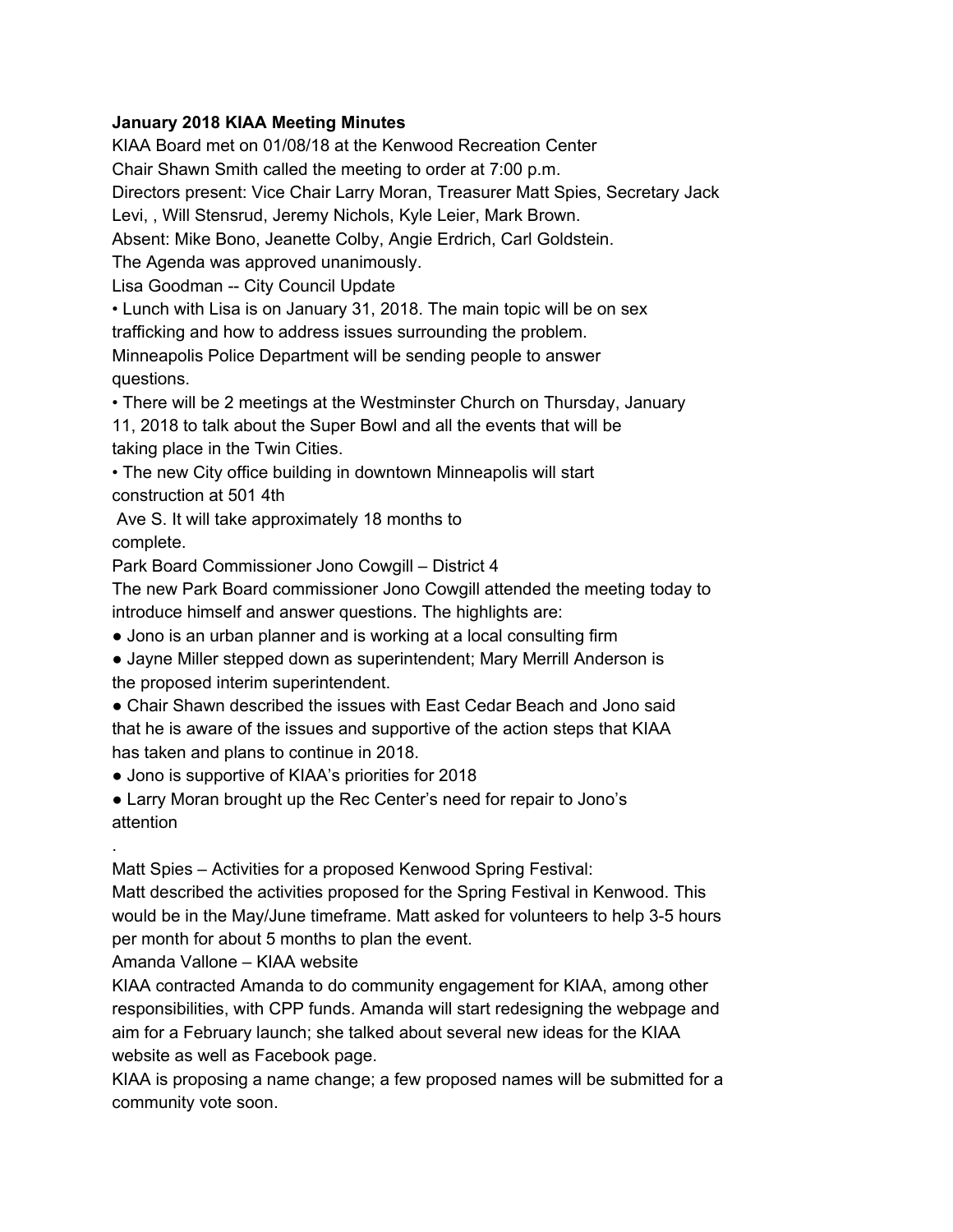Amanda also mentioned that the Rec Center will close in April, May and part of June.

Chair Shawn Smith – Miscellaneous news

● A block captain is sought to help plan events and be active with crime and prevention.

● KIAA has received a quote from Red Wagon Pizza for the Kenwood annual meeting. KIAA will counter the bid in order to keep costs to a manageable level.

• The Kenwood School auction will be held on February 24, 2018; KIAA, in the past, has been a \$750 sponsor from CPP funds.

Chair Shawn Smith adjourned the meeting at 8:34 p.m.

The next Kenwood Isles Area Association Board meeting is on February 5, 2018, from 7:00-8:30 p.m. at the Kenwood Recreation Center. Monthly meetings are held on the first calendar Monday of each month unless otherwise noted. KIAA invites and encourages participation by every resident to each program, service, and event organized by KIAA. Should you require an accommodation in order for you to fully participate, or if you require this document in a different format, please let us know by contacting us at kenwoodminneapolis.org

### **February 5, 2018 KIAA BOARD MEETING**

Directors present: Jeanette Colby, Michael Bono, Kyle Leier, Shawn Smith (Chair), Will Stensrud, Jeremy Nichols, Angie Erdrich, Larry Moran (vice chair), Carl Goldstein Absent: Matt Spies, Mark Brown, Jack Levy

Board minutes by taken by Carl Goldstein

Guests:

Park Police Chief Jason Ohotto

Dennis Fazio

LaDonna Redmond, running for Henn Cty commissioner

Chief Jason Ohotto: ECB needs constant attention; we invest more coverage there in the summer than any other city park. But continue to have issues. Last year the KIAA lowered its subsidy to \$5000, down from \$7,000 two-three years ago. Feels the current level is appropriate. Additional money best dedicated to positive programming, which makes as much or more impact than law enforcement activities.

Still challenged with alcohol and drug abuse; the unique thing about ECB is that park police have the opportunity to take pro-active action, which is why we schedule regular 3-11 p.m. patrols. Whereas crime in other parks more episodic, less predictable. Also, our neighborhood's voice (KIAA) is influential.

Shawn: summarized KIAA's ECB strategy; noted it's one of the top three issues of Carl asked if squad cars at ECB could turn their motors off when they're sitting in their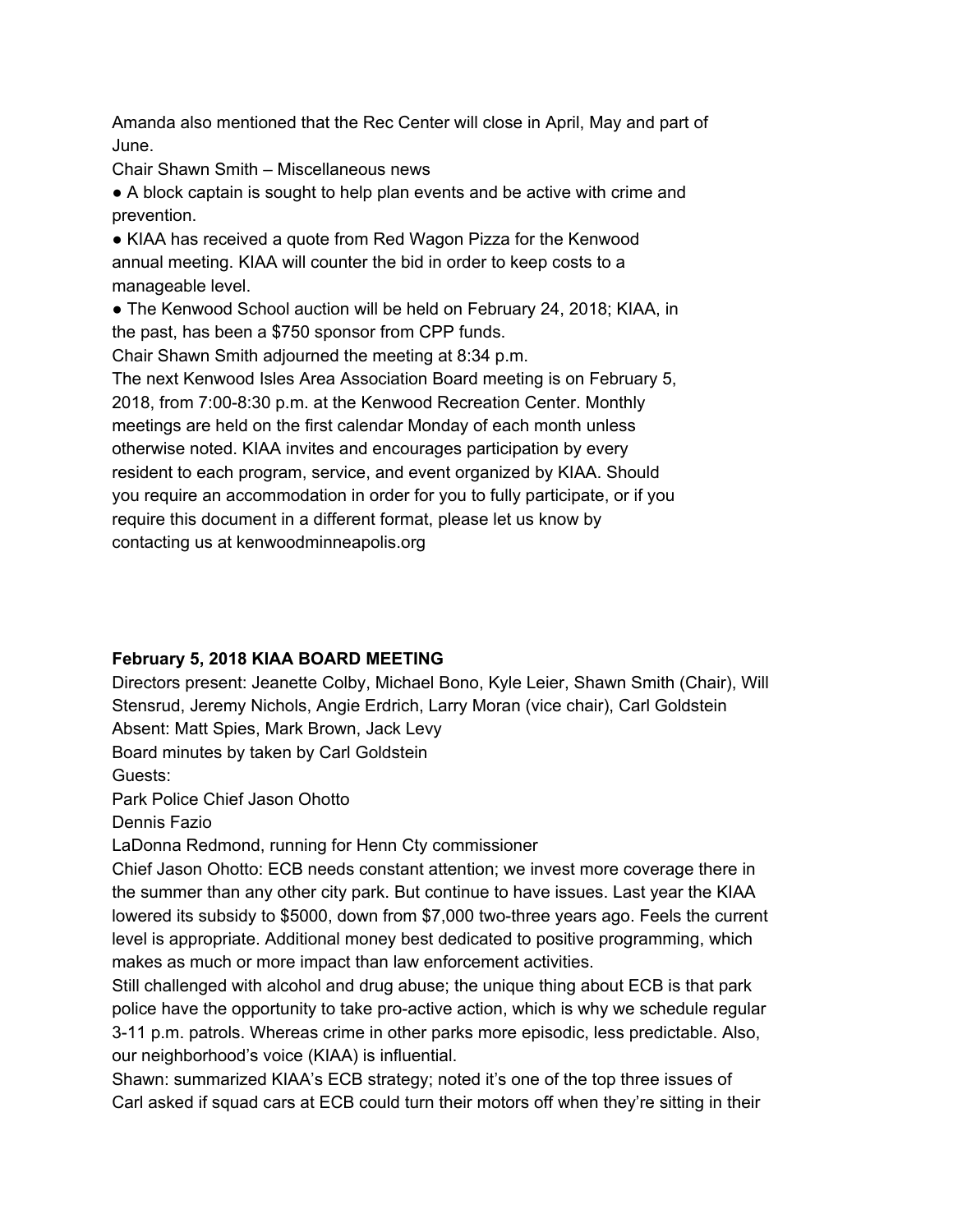cars for extended periods, pumping pollutants into the atmosphere. Chief Ohotto responded that the squad car is their office; plus they're wearing heavy clothes and body armor while they sit in their car and write reports and etc. Chief said they are making effort to avoid long periods of engine idling.

Will: briefed the Chief on plans for a new performance space at ECB.

Motion; Jeanette moved, Jeremy seconded; up to \$5000 for extra patrols in 2018; Approved.

Shawn Smith: on behalf of Lisa (include details from Shawn) –

Next Lunch with Lisa coming up on WHAT DATE?

Mpls will be the first PERC free city.

Shawn: standing in for Matt on financial report: discussion of possibility of retaining additional financial accounting assistance. Met with Dennis Fazio, who provides similar services to Bryn Mawr and two other neighborhood associations.

Dennis Fazio has already met with Matt and Shawn; Dennis offered a sample contract, structured in an ala carte fashion, with 3 possible levels: Transactions/payroll & govt reports/financial planning, re CPP, NCR etc.

Shawn: Dennis is asking \$45-55-65 per hour, depending on which of three levels; Shawn and Matt thought first month setting up procedures might take 6-8 hours, then less thereafter. Matt suggested we try a 6-mo trial, see if it works within our budget. Larry: Matt will retain check signing powers.

Guesstimating that first six months would be up to \$1500; and likely 3-4 hours a mo after that. We would pay it out of our CPP funds.

Next steps: Shawn confirmed we would start 6 month trial beginning Feb. 5, pay Dennis up to \$1,500 from our CPP money.

Discussion of do we need specific contract with City to hire Dennis or whomever. Mike Bono will run it by Bob Cooper at Park Board

Dennis said we can hire him on a month to month basis, which is his preference. Shawn; moves we use from funds from CPP money to initiate up to six moths from CPP;

Angie seconded

So moved and approved unanimously

Shawn: Annual neighborhood party. Worked with Red Wagon, they have offered a discount from original quote \$3400 to \$2500.

We also reached out to Don Saunders, owner of The Kenwood; Don said he would be interested in working with us and proposed to supply 150 pulled pork sandwiches for 80-100 people for \$1750. We would provide drinks. Don said he'd be flexible on rain dates.

Amanda: people love Red Wagon; maybe we could engage Don on Summer Fest; Shawn confirmed he would communicate to Don that we would not work together on the annual neighborhood party this year but possibly would in the future.

Jeanette: if it rains day of, we can set following week as rain date. If there's a significant cancellation fee, maybe we can use them later in the year for community event. May 7 is the date, May 14 is rain date.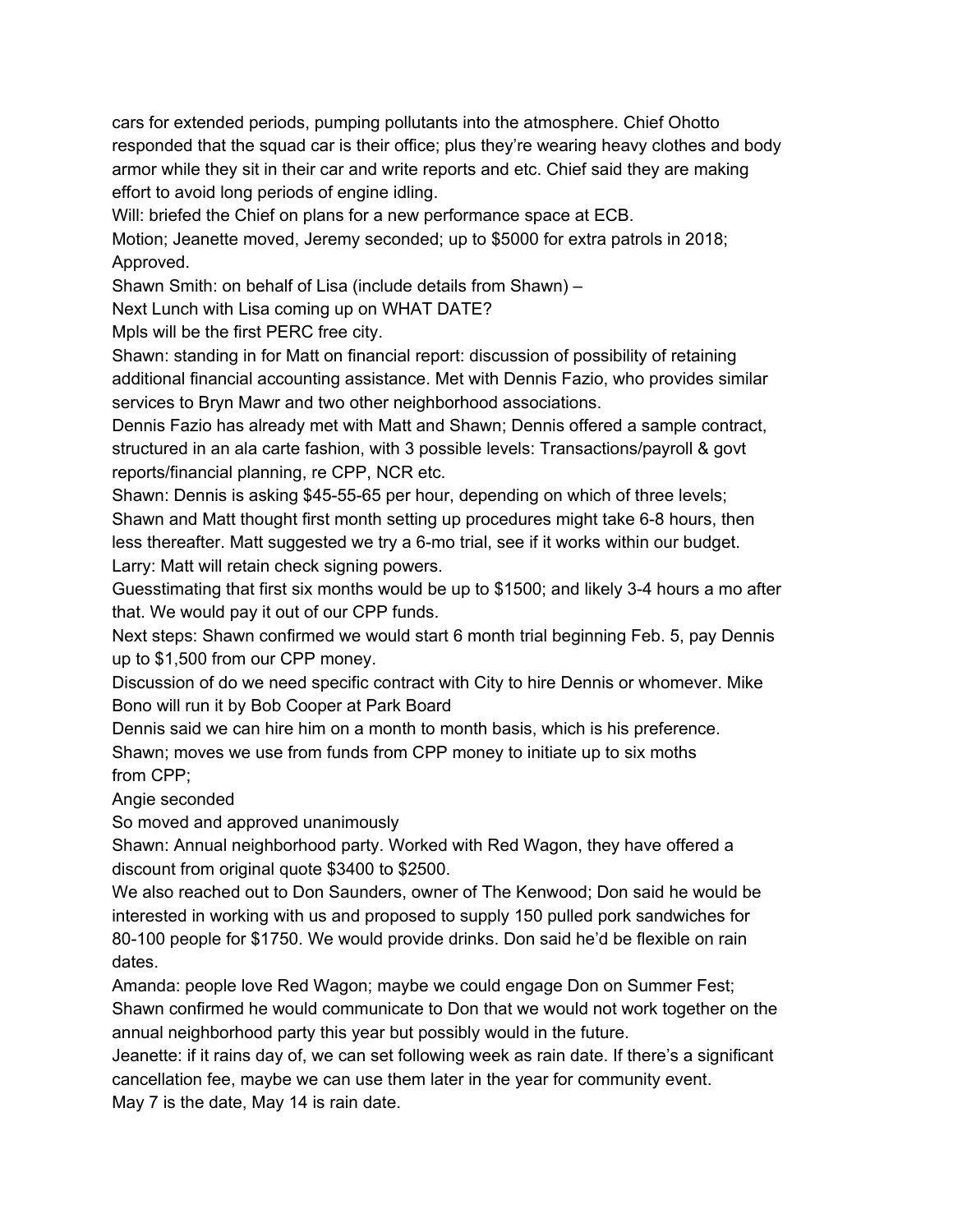Motion to Authorize expenditure to Red Wagon of up to \$2600

Jeannete moved, WHO seconded, so approved.

Amanda: Website update; please examine layout and format. Will send out new link. Name change:

1. Kenwood Neighborhood Organization seems to be the leading candidate among KIAA board members.

Amanda:

1. will do survey monkey to survey the neighborhood's views on name change.

2. Suggestion for possible focus topics at our monthly meetings, as a way of

increasing neighborhood interest in attending board meetings.

3. Kenwood Festival proposal; talking with Matt. Set June 9 as summer kick-off.

Activities in Rec Ctr, park, and maybe a food truck. Maybe use it as a fund-raiser,

ask downtown Kenwood merchants to donate % of sales.

4. Multiple activities from sunrise to sunset. Sat. June 9.

Will do logo once name and website are done.

In our neighborhood priority plan, allocated \$3700 from WHO; have spent about \$500 already; ????

Angie offers suggestion on a way to increase KIAA support for Kenwood School (to PTA); for arts residencies and scholarships for kids to go on field trips; for this year we (KIAA) have already allocated \$750; additionally, Angie explained Kenwood

Auction/School Project Sponsorship is offering three levels of support, at \$750 - \$1000 -\$2000. Last year we did \$750 from priority plan.

Shawn moves to approve \$750 from current Priority Plan money, and an additional \$1000 for 2nd

level Sponsorship project, which comes from carryover Priority Plan funds from the last NPP cycle.

Mike Bono seconded, approved.

The next KIAA meeting will be held on Monday, Mar. 5th, at the Kenwood Rec Center from 7-8:30 p.m.

# **April 2018 KIAA Meeting Minutes**

KIAA Board met April 2

nd, 2018 at Kenwood Rec Center

Chair Shawn Smith called the meeting to order at 7:04 p.m.

Directors present: Chair Shawn Smith, Vice Chair Larry Moran, Treasurer Matt Spies, Will Stensrud, Angie Erdrich, Carl Goldstein (Minutes), Kyle Leier, Jeanette Colby. Absent: Mark Brown, Jack Levi, Mike Bono. Also present CM Lisa Goodman, Mark Holtey, 3 neighbors, speakers below.

City Council Update – Patrick Sadler for CM Lisa Goodman

The next Lunch with Lisa is Wednesday, April 25th. Guest speakers are from the Minneapolis 911 emergency response system, at St Thomas Opus Hall, downtown.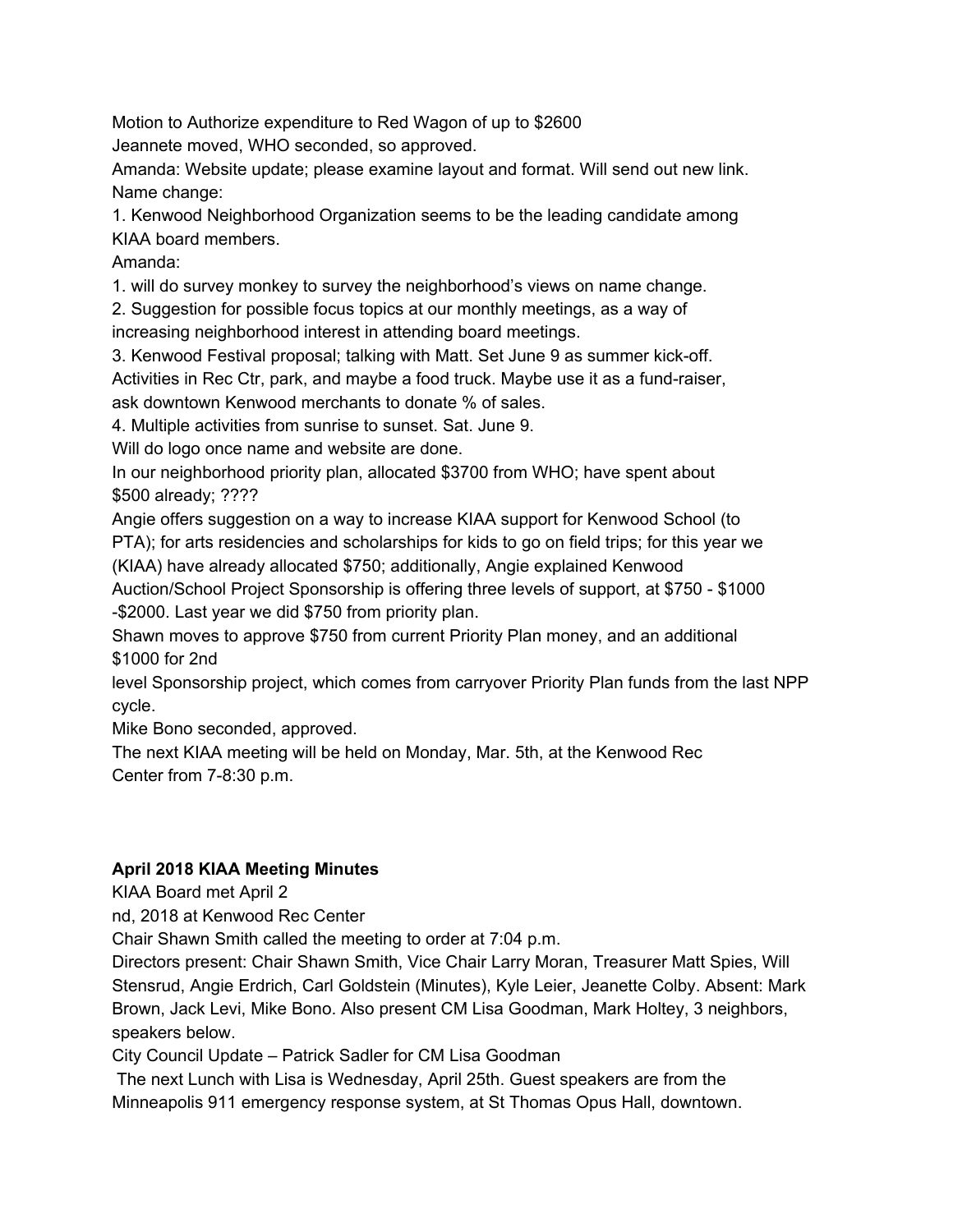Hennepin Avenue is scheduled for a renovation from Douglas Ave to 28th St. Public input is being taken via the city's website to comment on the balance of automobile, bike, pedestrian, and transit traffic and infrastructure. The survey is available at www.ci.minneapolis.mn.us/cip/future/HennepinSouth

Burnham Bridge to be closed for replacement of ball bearings and maintenance, starting April 9th and will last 4 weeks. Detours to West Lake of the Isles Parkway will be in effect. Street sweeping begins April 16th; it will take 4 weeks, please be aware of parking restrictions.

Yard waste pickup resumes April 9th

The City of Minneapolis recently released the proposed Minneapolis 2040 Plan. City planners were primarily involved in planning it with little CM input.

o Key points include: allowing 4 plexes on every residential lot in the city; 4 story buildings along transit ways (future included) which include Sheridan and

Franklin Ave in Kenwood; elimination of off street parking requirements for new buildings; allowance for commercial rezoning within neighborhoods.

o A full city council vote will take place by the end of 2018. Public comments are accepted through July 22, 2018

o KIAA to plan an information session for question/answer, but feedback should go directly to the city website Minneapolis2040.com. Meeting to be set for within Community Action Committee, however, Chair Emeritus Larry Moran will represent Kenwood.

Financial Report – Matt Spies

Dennis Fazio (finance contractor) has been a strong asset in helping Matt update and modernize finance record keeping and process.

YTD donations are at \$1100 vs \$3000 goal. The annual gathering is an important opportunity to gain financial support from neighbors for expenses that are not reimbursable by the city.

Total expenses are \$3000 under budget when accounting for all allocated funds. Annual Gathering - All

The date is Monday May 7

.

th, at 6PM, at Kenwood Corner (Downtown Kenwood) as in past years.

Red Wagon Pizza is catering the event; contract is signed and deposit paid In case of light rain/cold, Bockley Gallery will be the location. In case of bad weather, the date will be postponed to Monday, May 14th

Guests will include Recycle Minneapolis, Park Board representatives.

The meeting is required in our bylaws for the annual election of the 2018-2019 KIAA board. Kenwood residents are encouraged to join our board, we are specifically seeking a Secretary. Come help make a difference!

Shawn motioned to approve \$200 for expenses to ArtRageous Adventures, \$100 for Bockley, approved unanimously.

Communication to be NextDoor, email blast, and the website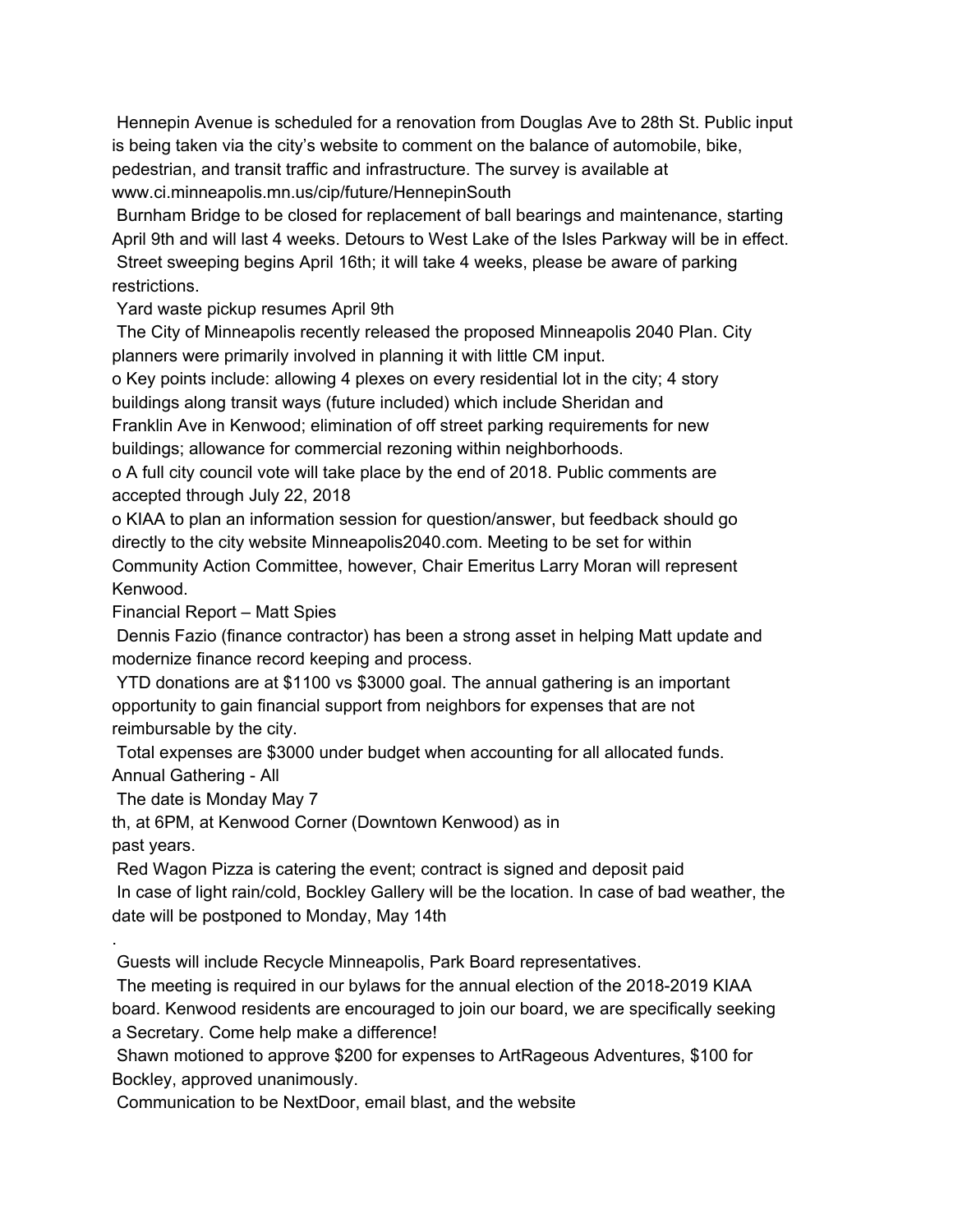KIAA Name Change – Amanda Vallone

Clarification is needed on the results, Amanda to follow up with Survey Monkey.

Over 300 neighbors voted in the survey, with Kenwood Neighborhood Organization being the top vote getter.

Shawn noted that changing the name is workable for the city; contract updates, website domain change, etc.

East Cedar Lake Beach Summer Events – Will Stensrud, Amanda Vallone

June 9th – Summer Kickoff and Beach Opener – activities and food

June 24th – Shakespeare production, other events

July 21st – Pirates and Mermaids – activities and food

August 18th – Summer Luau and Beach Closer

The activities are meant to provide positive programming to encourage residents and families to come to the beach

Other events to include 612 Sauna, Yoga

More details to be communicated in Hill and Lakes, and e blast.

Continued discussion on a Performance Space for local musicians. The Park Board and Cedar Lake Park Association advised KIAA to proceed informally as the project is too small for the master plan and unlikely to be funded.

Action Between Meetings - All

• The KIAA Board approved the KIAA 2017 Annual Report by email vote on March 20, 2018. The soft copy of the 2017 Annual Report was submitted to the City on March 20. The meeting was adjourned by Chair Shawn Smith at 9:05 p.m.

Updates: Please visit our website at kenwoodminneapolis.org. If you are interested in participating on the Board, please contact us via our website as we are holding elections on May 6th.

The next Kenwood Isles Area Association Board meeting is the Annual Gathering on Monday, May 7th, from 6:00-7:30 p.m. at the Kenwood Corner. Monthly meetings are held on the first calendar Monday of each month unless otherwise noted. KIAA invites and encourages participation by every resident, including renters to each program, service, and event organized by KIAA. Should you require an accommodation in order for you to fully participate, please let us know by contacting us at kenwoodminneapolis.org

### **June 2018 KIAA Meeting Minutes**

KIAA Board met June 4, 2018, at Kenwood Rec Center.

Chair Shawn Smith called the meeting to order at 7:02 PM.

Directors present: Chair Shawn Smith, Treasurer Matt Spies, Angie Erdrich, Carl Goldstein, Jeanette Colby, Jack Levi, Evelyn Turner, Jeremy Nichols, Mark Brown, and Will Stensrud. Also present CM Lisa Goodman, 2 neighbors, and guest speakers (see below). Absent: Kyle Leier The agenda was approved with an amendment to add a Treasurer Report and Budget Update

New Board Member

Shawn introduced neighbor Amy Noble, who has expressed interest in joining the board.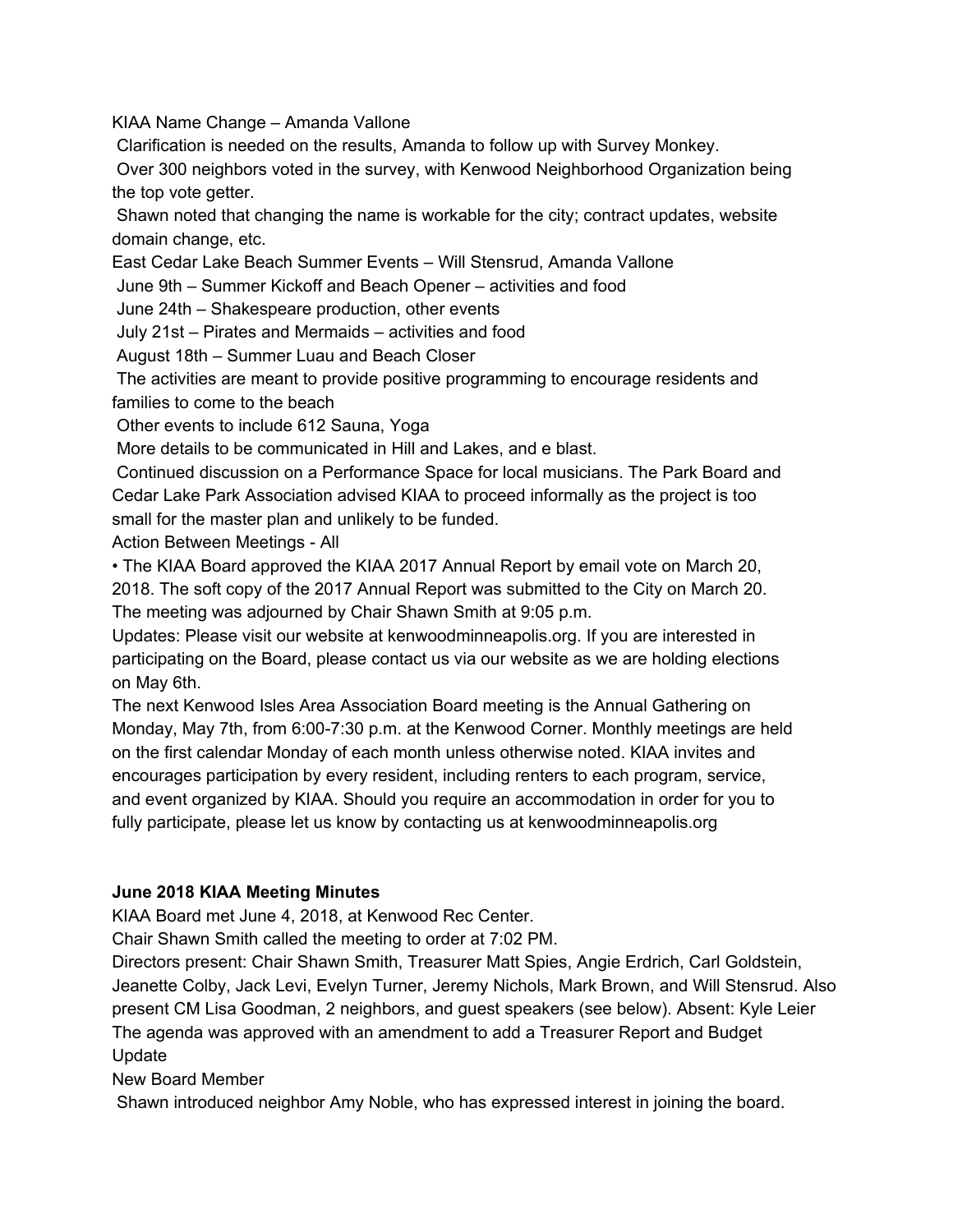After introductions, Amy was voted to join the board unanimously!

City Council Update –CM Lisa Goodman

The next Lunch with Lisa is Thursday, June 28th, from 12 – 1PM at Minneapolis Animal Control, 212 17th Ave North. Please RSVP, 40 spots are available for the tour. No lunch will be offered. There will be a break in July and August, Lunch with Lisa will resume in September.

Household Hazardous Waste events are scheduled for around the city. The nearest locations are Anthony Middle School on August 10-11, South High School on August 17- 18, and Pillsbury Elementary on June 22-23.

Open Street Minneapolis Events: Lyndale, June 10th, 11AM – 5PM, 22nd St W to 54th St W; Lake and Minnehaha, July 22nd, 11AM – 5PM, East Lake Street from Elliot Avenue to Minnehaha Avenue

I35 Project, sign up for updates on progress and closures at www.dot.state.mn.us Irene Hixon Whitney Bridge continues to be closed due to the wooden decking being replaced and may remain closed until August 2018

Minneapolis 2040 Plan: public input is imperative, both individuals and neighborhood associations should respond. For more information, please attend the meeting being o Put all yard items (ladders, bikes, golf clubs, yard equipment, etc.) away when not in use; secure and lock high value items in your locked garage

o Always store your bike out of sight, in a secure location, and record the serial number

o When you go on vacation, use timers to turn on lights in your house to give the appearance that someone is always home

o Roll up car windows, remove all valuables, and lock your car every time you exit

– even in your own driveway

o Install motion lights in front and backyards.

Election of KIAA Officers 2018 – 2019

Chair - Shawn Smith

Vice Chair – Jeanette Colby

Treasurer – Matt Spies

Secretary – Amy Noble

Motion made by Jeremy to nominate officers, seconded by Matt. All present voted in favor of nominated officers.

Minneapolis 2040 Information Meeting and KIAA Draft Response

A Minneapolis 2040 Presentation by Heather Worthington, Director of Long Range Planning, City of Minneapolis, June 6th, 7PM, St Paul's Episcopal church. Co-sponsored by KIAA, Cedars-Isles-Dean Neighborhood Association, East Isles Resident Association, and Lowry Hill Neighborhood Association.

Three Key Areas that KIAA would like to see addressed/changed for the 2040 Plan o Maintain green space and park-like atmosphere along the Kenilworth Trail in accordance with the MOU

o Transportation corridor along Franklin to 21st St to Sheridan is currently planned as Corridor 4 and believe it should be changed to Corridor 2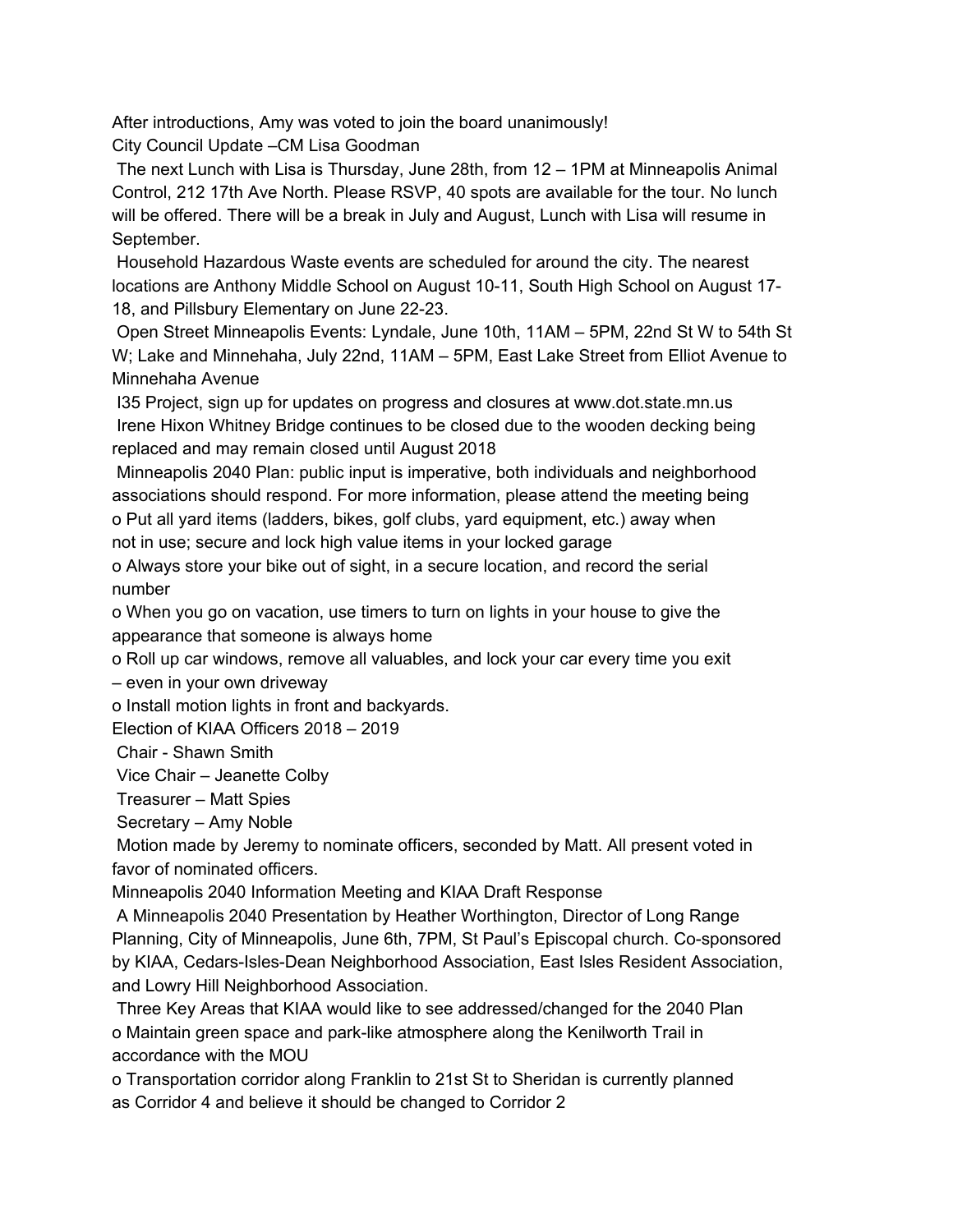o Kenwood Parkway is designated as a historic district and would like to maintain the historic characteristics of the entire Kenwood neighborhood

Shawn, Evelyn, and Angie will form a small working group to continue to draft a proposed response from KIAA to the 2040 planners

KIAA will seek input from Kenwood residents possibly via Survey Monkey or a poll on the Next Door app

Financial Report – Matt Spies

2018-2019 proposed budget will be discussed and voted on by board at the July 2018 meeting; Matt emailed budget to board for review

Received \$625 in donations after the annual gathering

Dennis Fazio continues to be an asset and in the new budget will see increased expenses for accounting and financial operations. There is sufficient funding. New Business

East Cedar Lake Beach update: Summer Kickoff scheduled for June 9th with activities and food

July meeting will be changed to the second Monday in July due to the July 4th Holiday; the meeting will be July 9th, 7PM, at Lake of the Isles Lutheran Church

2040 Presentation: St. Paul's Church has waived all room rental and custodial fees;

Jeanette made the motion to donate \$100 for use of the space and to cover set up and clean up, Mark seconded the motion.

Jeanette gave a "shout out" to the Kenwood Elementary 5th graders on their oriole feeders at Cedar Lake

Jeanette thanked the Breck students who volunteered their time to assist in clearing buckthorn from the banks of Cedar Lake Park

Action Between Meetings - All

Shawn, Evelyn, and Angie will continue to work on a draft proposal in response to the Minneapolis 2040 plan. KIAA will seek input from the neighborhood via survey/poll.

The July meeting is moved to July 9th. At this meeting KIAA will vote to allocate \$1000 from administrative CPP funds to the Kenwood School Priority.

The meeting was adjourned by Chair Shawn Smith at 9:00 PM.

Updates: Please visit our website at kenwoodminneapolis.org. If you are interested in participating on the Board, please contact us via our website.

The next Kenwood Isles Area Association Board meeting is on July 9th, from 7:00-8:30 p.m. at the Lake of the Isles Lutheran Church. There will be no meeting in August.

Monthly meetings are held on the first calendar Monday of each month unless otherwise noted. KIAA invites and encourages participation by every resident, including renters to each program, service, and event organized by KIAA. Should you require an accommodation in order for you to fully participate, please let us know by contacting us at Kenwoodminneapolis.org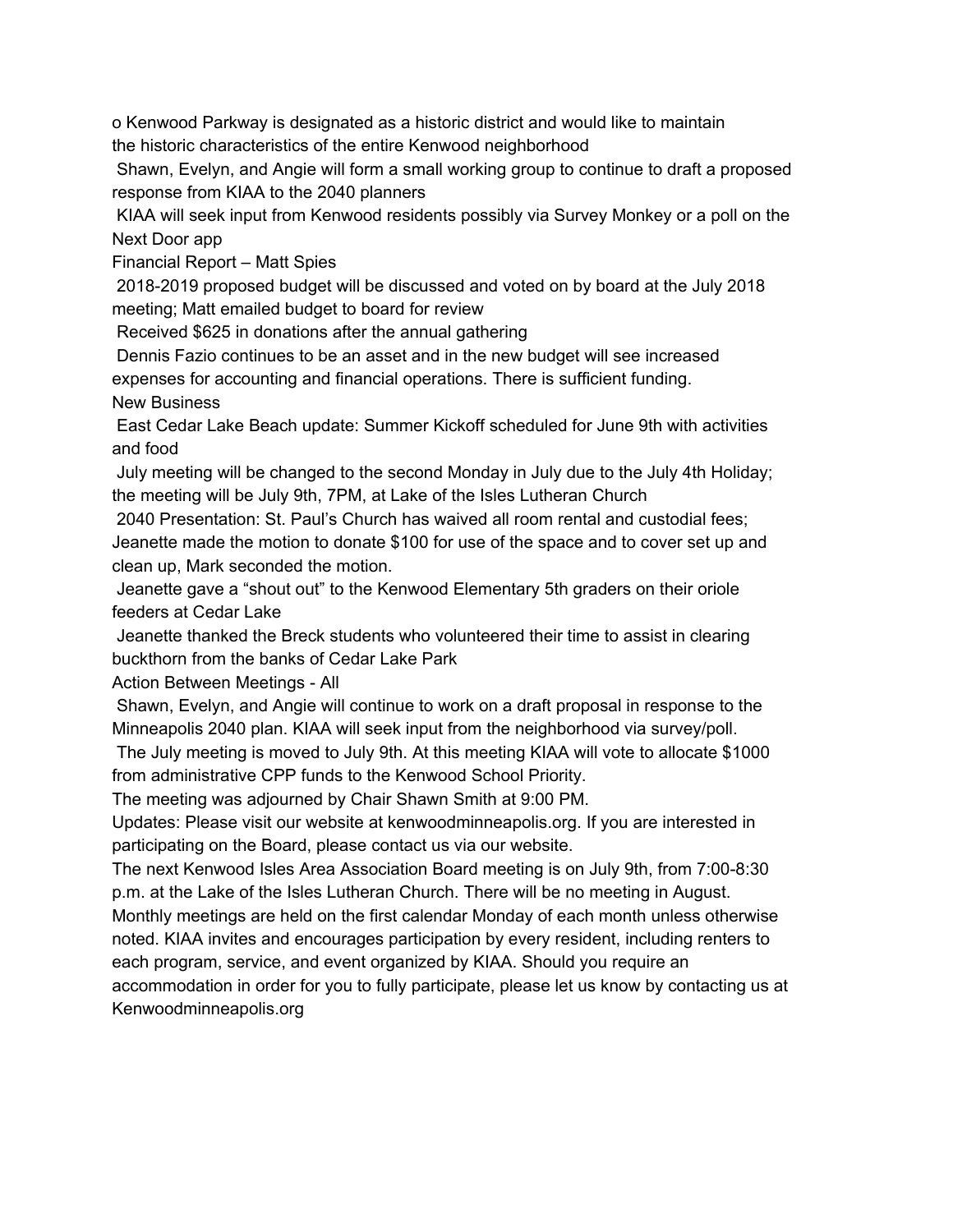## **Minneapolis 2040 Draft Comprehensive Plan Info Session**

June 6

th 2018 7:00-9:00pm @ St. Paul's Church on Lake of the Isles

Estimated Attendance: 170

Hosted by:

- Cedar-Isles-Dean Neighborhood Association
- East Isles Residents Association
- Kenwood-Isles Area Association
- Lowry Hill Neighborhood Association

Together With:

• Minneapolis City Planning Staff, Heather Worthington, Director of Long Range Planning Joe Bernard, Long Range Planning Staff

Meeting Start Time 7:09pm

Meeting KIAA Chair, Shawn Smith announces the collaboration of the 4 neighborhoods listed above in coordinating and planning this Info Session. Reviews meeting ground rules and goals of the meeting.

The open comments period is until July 22

nd

and ALL RESIDENTS are encouraged to send

feedback directly to the City at www.minneapolis2040.com

Civic Engagement Announcement

The comprehensive plan process was organized into five phases that are tied to the Topical Research Teams goals and methods of civic engagement, including gathering public and community feedback on various ideas and proposals that come to the surface as the project unfolded. The process started from early 2016 and lasts through 2018. The five phases are:

- Phase 1 Launch
- Phase 2 Big Questions
- Phase 3 Policy Framework (Phase 3A and Phase 3B)
- Phase 4 Policy Document
- Phase 5 Review

There is now a PDF version of the draft plan available at https://minneapolis2040.com/pdf/ The aspects of this Comp Plan receiving the most attention are:

- Housing
- Transportation
- Land Use & Built Form
- City Values & Goals

City of Minneapolis 2040 Presentation Heather Worthington & Brian Schaffer

• Minneapolis 2040 is a draft Comprehensive Plan that shapes how the city will grow and change. The draft covers topics such as housing, job access, the design of new buildings, and how we use our streets.

● The Metropolitan Land Planning Act requires municipalities in the Twin Cities area to provide the Metropolitan Council with an updated Comprehensive Plan every ten years.

• This Comp Plan is a DRAFT with a four month comment period, not required, however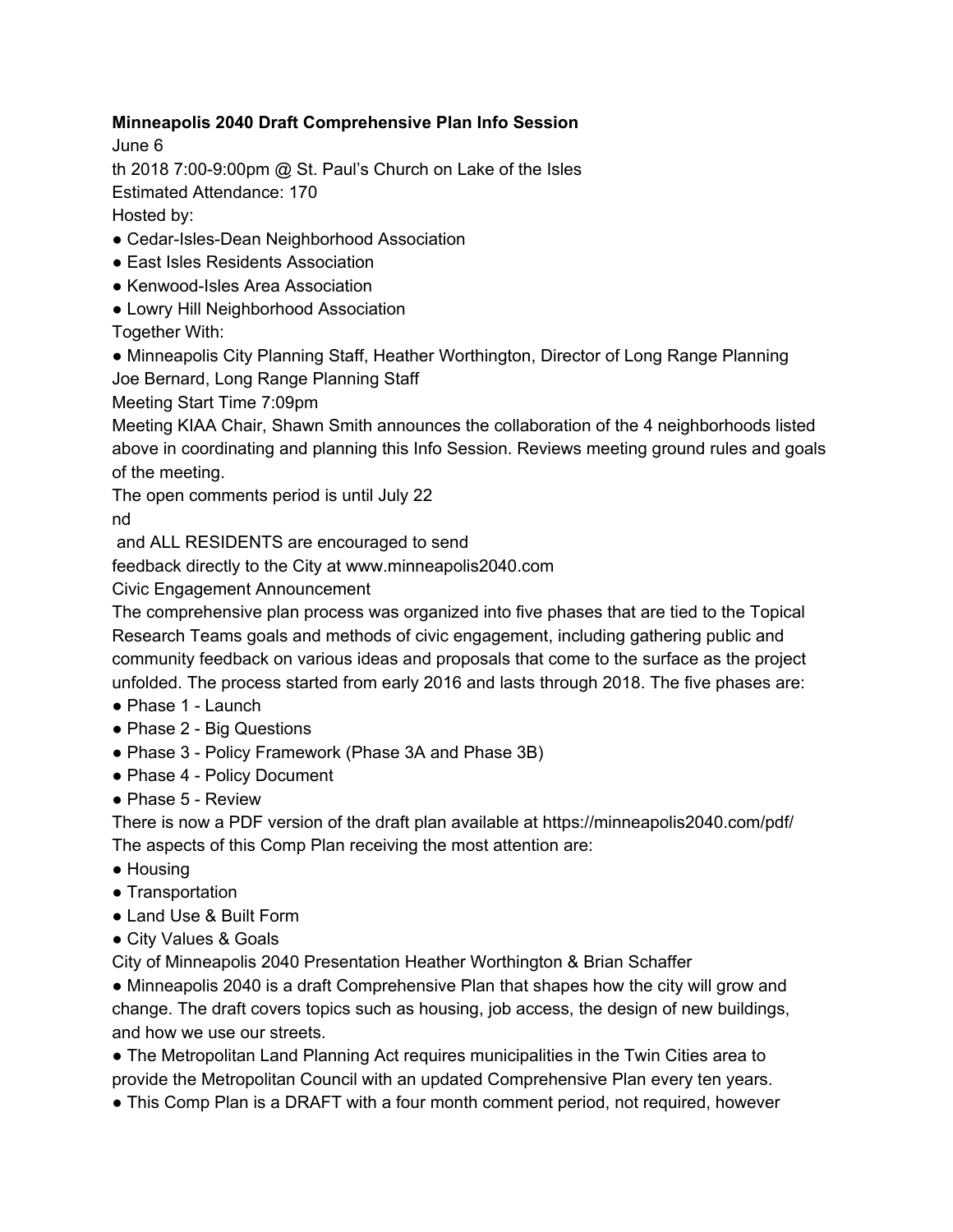the City wanted to offer public engagement.

● 150 City staff worked with multiple agencies including surrounding cities to help create this document.

● All the feedback will be used to draft a new plan that will be released in September 2018.

• Ms. Worthington emphasized that this is a planning document and not a policy document.

• As Director Worthington pointed out, our city is expected to grow in the next few decades. That growth is coming and we need to best prepare for that. We are currently at a bit over 50% renters in Mpls right now. The City is zoned for approximately 2 million housing units This draft of the Comp Plan would increase that slightly. One proposal that Long Range Planning has presented is this new zoning change to allow for up to four unit buildings on what is currently single-residential lots. They explained that parts of our city lack housing varieties and that increasing choice for homeowners would help accommodate the influx of new residents, and provide housing

Pre Submitted Questions to City Staff Moderated by Shawn Smith, KIAA Chair & Questions answered by Director, Heather Worthington

On the Overall Plan

1. Is this draft able to be changed? Do our responses matter and how will feedback be incorporated? Yes this draft can be changed and with your feedback we will be taking another look at the plan and incorporate the feedback we receive into the 2nd draft

which will be published in September 2018. No changes to the online document will be made until AFTER the comment period ends. The plan will then go to City Council in December 2018.

2. What is the basis of the research supporting the population increase through 2040? We are hearing that millennials, retirees, wealthy are leaving the state. Where are the new residents coming from? We have gathered our information from the Census, Metropolitan Council U of M and the Federal Government. Birthrates are static; new residents are moving into Minneapolis from other states and countries. We are experiencing and upward tracking of population in our city and projecting in 2040 we will be at 459,000.

3. Specifically, please name the process for how community input was collected, what agencies and neighborhood organizations were engaged, what forums such as social media, open streets, etc. Were neighborhood organizations engaged and why or why not? The City reached out first to underrepresented groups such as disability, cultural communities, communities of color, the School District and many neighborhood organizations. We have documented the engagement on the website, which you can see on the website.

4. How does the plan address the quality of life for residents who are affected by an increase in density in the City: Air pollution; harm to the City's beautiful lakes; lack of green space; increased noise; more crime; lack of road space to accommodate the increase of automobile traffic? We have put a lot of thought into these City assets of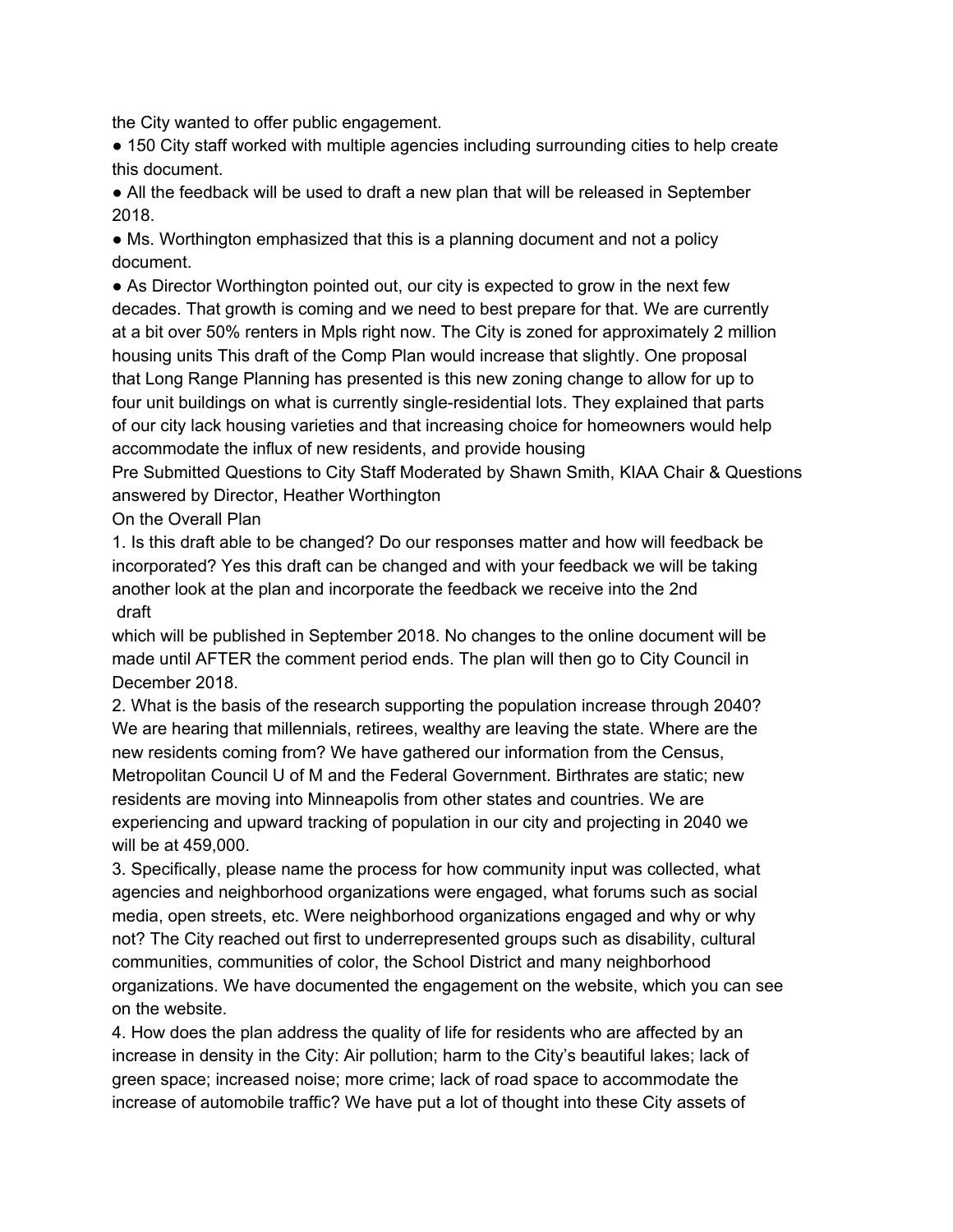natural amenities. Air quality has also been looked at and we welcome your feedback on all these topics of concern.

5. The Comp Plan indicates that African and Native Americans experienced a disproportionate 40% drop of their income from 2000-2014. Do we know the cause, what was it, and if not how do we know that this plan is the right remedy? Not sure if we know why, however we have seen that 45% of income for families of color is spent on housing. Housing going up and income is down for people of color. This could be social issues, income issues, and generational poverty. We were asked to think about the disparities that are in our city and that they do not go deeper.

6. Have you had an economist review the Comp Plan and its potential imposed on property tax values? We have not. This would be challenging and this is not what this plan is about.

### On Density

1. One economist has developed a model that says that for every 3% increase in housing units, rent will drop by 2% - thus to achieve a 25% reduction in rent, rental units will need to increase by almost 40%. What is your basis for believing that increased density will increase affordable housing? Density does not make housing affordable. We never said this. The housing chapter is a draft and will be amended to reflect current policy discussions around housing. This is not a density issue at its core.

2. What is the predicted effect of placing higher density housing among single-family residences on the property values of those residences? [I believe I said that generally we see higher values in all properties, specifically those located close to significant public transit investments.]

3. Density increase in the Uptown Area just east of Hennepin has not done anything to make rentals more affordable – if the 2040 plan hopes to address this, how?

4. [This will likely be addressed in the housing policy work that is underway currently.] 5. Traffic and parking will be issues with this type of extensive build out. Can you explain the total lack of parking to be available? Parking comes up a lot in this plan. Parking is valuable and the way we access parking does matter. We estimated by cutting cars by

\_\_% we would cut our emissions which will also help with environmental issues in our city.

On Environment

1. If we allow 30 story towers between Excelsior Blvd and the Greenway from Dean Parkway down to 32

nd

St even the BP triangle, isn't that effectively nullifying the

Shoreland Overlay ordinance? We are now aware of this and will be looking at this at a deeper level. This is part of the zoning code and we are aware of that concern.

Free Microphone Time Moderated by Shawn Smith with Assistance from Mike Wilson • The character of our neighborhoods should be considered in the future of planning for our City. Fads in City planning have already taken down and destroyed many historic structures. There are many of us that are very concerned this plan will continue to destroy the character of our valued neighborhoods.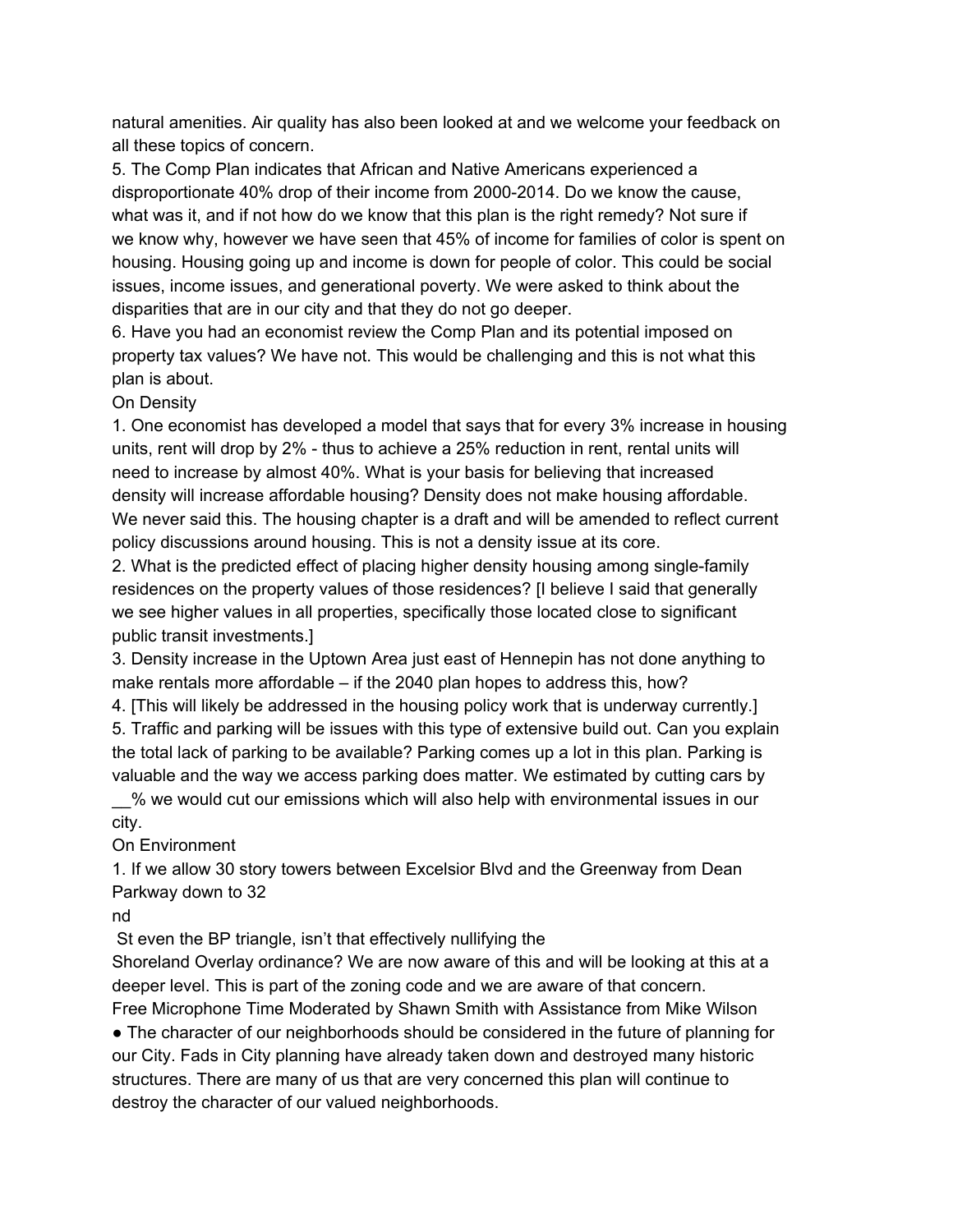• We need to be able to continue to access nature and preserve what we have in our City by honoring Shoreline Overlay and its natural corridors.

● Many residents in the Southwest neighborhoods of Minneapolis did not know about this 2040 Plan. How were the locations chosen for these community meetings in the earlier phases of this engagement plan? [We picked locations to try to provide access in five geographical locations that were roughly Southwest, Southeast, Northwest, Northeast and Downtown.

● Residents on Dean Parkway deal with constant traffic along with a very dangerous intersection at Lake and Dean Parkway. How is the City going to address the traffic issues? [Traffic issues are generally dealt with by Public Works, and they have been a part of the Comp Plan draft process. They are now working on the Access Minneapolis plan which will address traffic, transit, and alternative methods of transportation citywide. Look for more to come on that.]

• We have concerns about traffic along with the destruction of our natural assets. The level of density this plan shows is something the lakes can not support.

• With the increased density how will deliveries and guests from outside the neighborhood get here to spend their money at local businesses? [Finding balance between density and how that impacts access and desirability is a major goal of the plan; just as some areas of the City are concerned about gentrification, traffic and access are important issues. ]

● Will the higher density and increased traffic congestion slow ambulance and fire responses? [We work closely with our partners in public safety to ensure that neighborhoods remain accessible to emergency vehicles, and that development does not hinder that access. ]

• We understand a lot of work has gone into the making of this Comp Plan draft, however there are MANY areas of this Comp Plan that need re working. City hall needs to understand this and your Department needs to re evaluate many valid points that are being brought to your attention from residents that have lived here for decades and will be severely affected if these plans turn to policy.

• There is a 2040 planning coalition for residents who have concerns about this plan. Please check out www.minneapolisforeveryone.org

● You said the plan is not policy. When does it become policy? How would you respond to the criticism that the built-form plan is not only policy but specific and radical? The plan can be changed after comments are in and will be reflected on the 2nd draft. Policy

means a clear direction of what the City should do.

● Why has the plan chosen "arteries" as structure linear for growth rather than "nodes" to develop neighborhoods? [From a transportation standpoint, corridor or artery plans help to address deeper transit investments, like high frequency buses, than node development. The node model was developed as part of the fixed-rail streetcar system in the early 20th Century. Because most of our transit service is now bus, it is difficult to revitalize the City or make investments in nodes. From a land use perspective, we have to think more broadly about corridors and how they carry high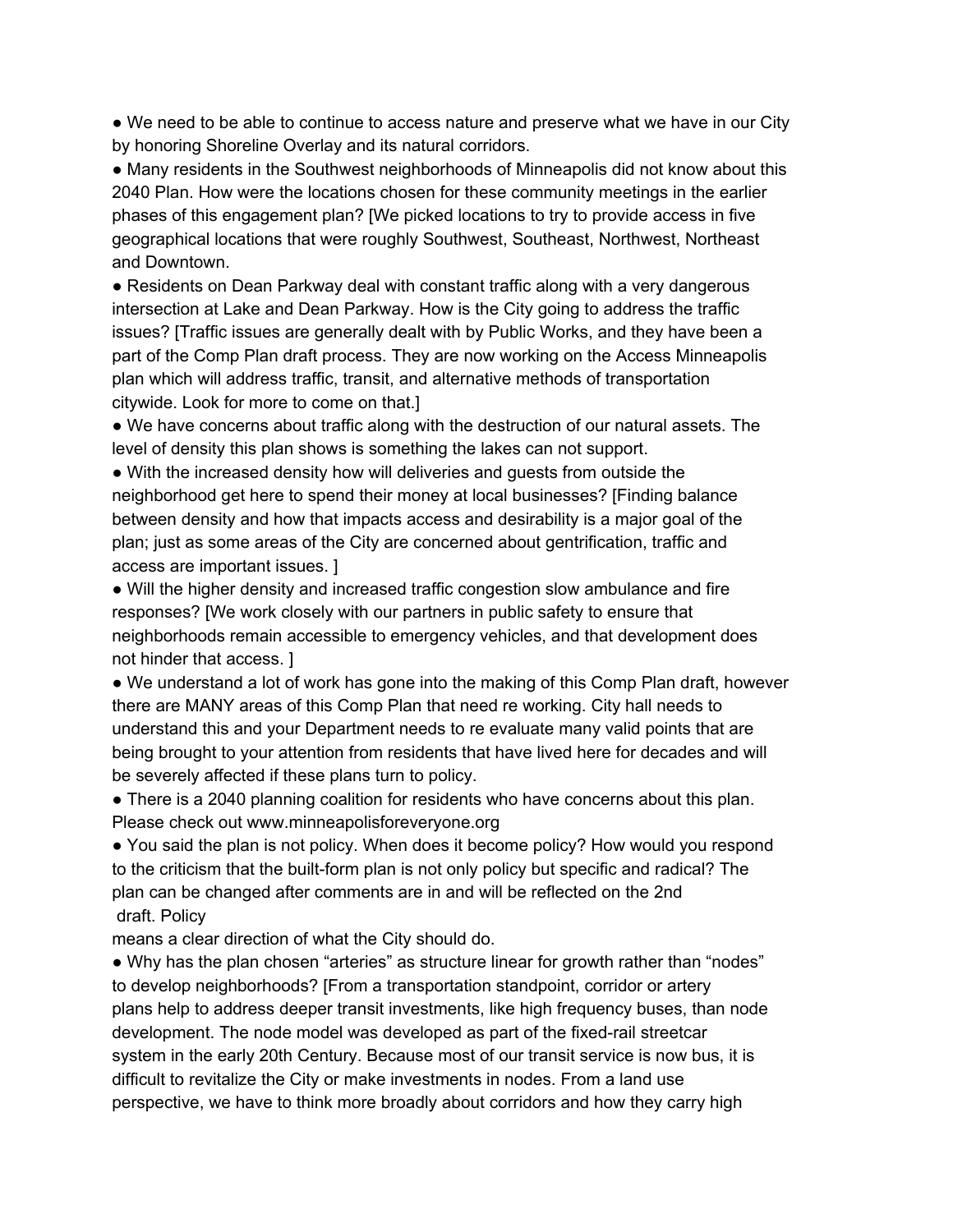frequency transit. This also means that our transit providers have to think differently about how they provide that transit, and ensure that it is matching the land uses and density in those corridors. The streetcar nodes remain very valuable as neighborhood amenities and economic drivers, but they need to be "knit together" through a corridor strategy.

• What City in the US do you think Mpls will look like in 2040? Director Worthington turned that question back to the audience and some of the responses were: Minneapolis, Toronto, Cincinnati, Portland. She then said, "We can take pieces of all these great cities and shape them into OUR city. 100 years ago they were having the same conversations about what they wanted their communities to look like. This is what we are currently doing right now.

## **July 2018 KIAA Meeting Minutes**

KIAA Board met July 9, 2018, at Lake of the Isles Lutheran Church.

Chair Shawn Smith called the meeting to order at 7:04 PM.

Directors present: Chair-Shawn Smith, Secretary-Amy Noble, Angie Erdrich, Carl Goldstein, Jack

Levi, Jeremy Nichols, Mark Brown, Evelyn Turner, and Will Stensrud. Guests: Lisa Goodman and Dennis Fazio and guest speaker Michael Wilson. Absent: Matt Spies, Treasurer; Jeanette Colby, Vice-Chair; and Kyle Leier

The agenda was approved by unanimous vote.

City Council Update –CM Lisa Goodman

Lunch with Lisa will not take place during July and August. The next Lunch with Lisa will be held in September 2018.

Household Hazardous Waste events are scheduled for around the city. The nearest locations are Jenny Lind Elementary School on July 27-28, Anthony Middle School on August 10-11, and South High School on August 17-18.

Early voting has started, you can vote downtown at 217 3rd St S or may vote absentee. If you are interested, you may sign up to be an election judge and training will be provided. Pay is \$15.75/hour, youth may also work, and you can choose what election to work

Minneapolis 2040 Plan: public input is imperative, send email comments to 2040@minneapolismn.gov by July 22nd

. In addition to an online response by KIAA, a

copy of the complete response will be sent to CM Lisa Goodman, City Planning Director Heather Worthington, Council President Lisa Bender, and Mayor Jacob Frey

Jon Schwartz's ADU Project was approved by the city, with KIAA support.

Grand Opening of South Beach on Cedar Lake, July 19th at 4:30

Guest Speaker, Michael Wilson, CPA

Michael is an independent contractor for the City of Minneapolis to assist in completing audits, filing tax forms, and providing advice to neighborhood associations

Reviewed federal and state tax filing requirements for 501c3 organizations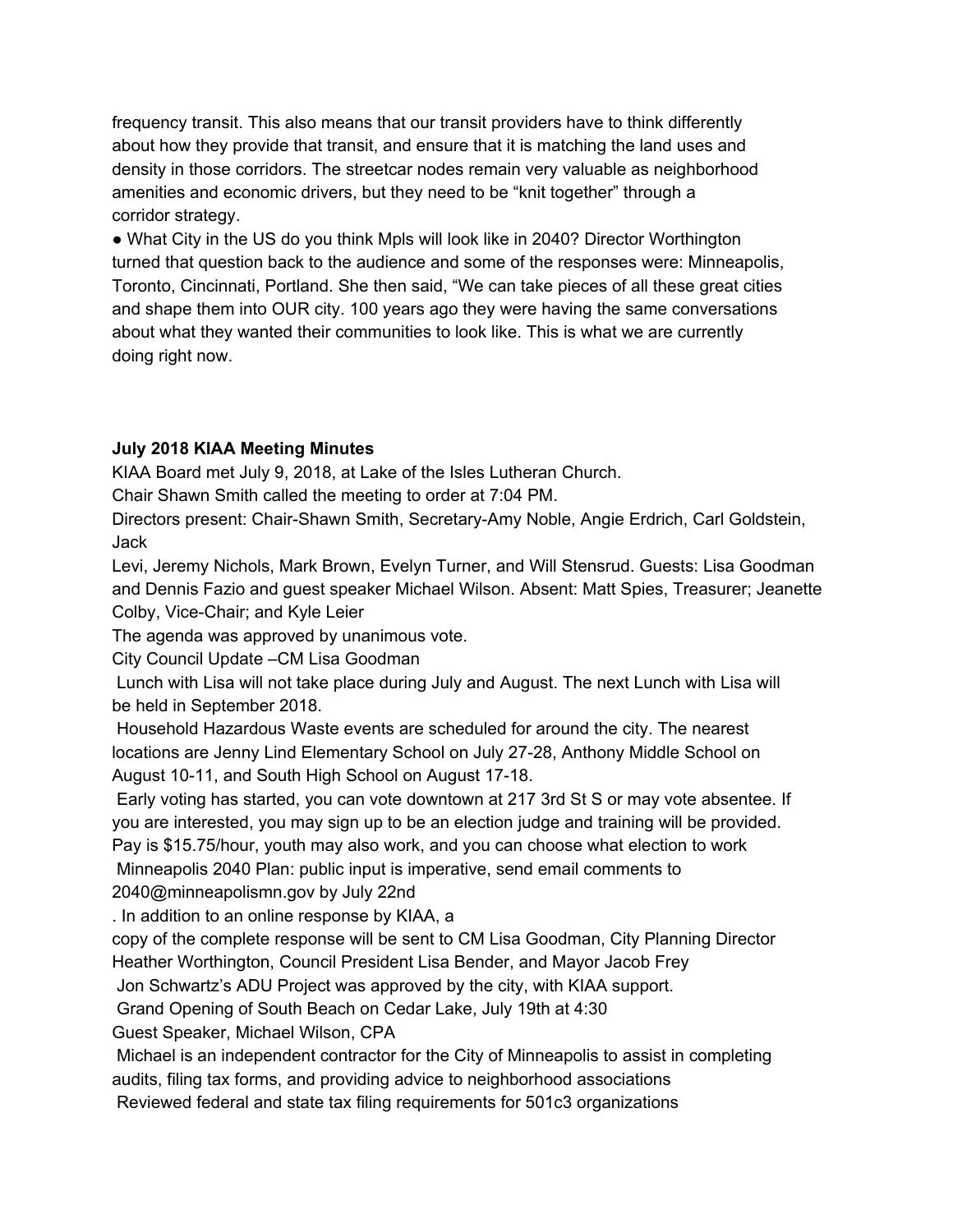Shawn Smith, Matt Spies, and Dennis Fazio plan to work with Michael to ensure KIAA's continuous improvement in the area of financial operations. His service fees are covered by the city.

Treasurer's Report

Budget overview was provided to KIAA board members which included FY 2018 budget vs actual expenditures and proposed FY 2019 budget

Proposed 2019 budget was amended to reallocate funds to be more consistent with our neighborhood priorities. The largest unknown line item is the Rain Garden program, these funds were reallocated to other priorities and income pending renewal of the program, Angie to follow up.

Proposed budget for FY 2019 was approved with the amendments

The budget highlighted some variances on expected expenditures vs what will actually be spent; any expenditure variances will be put before a board vote with proper public notice.

Minneapolis 2040 Plan Response

Angie Erdrich, Jeanette Colby, Evelyn Turner, and Shawn Smith drafted a response from KIAA to the Minneapolis 2040 Plan which was reviewed by the board members After discussion, recommendations and changes to the draft response were noted

Board members approved draft response with noted changes which will be updated by Shawn Smith and sent out to board members for final review

In addition to the online feedback, a copy of the KIAA response will be sent to Lisa Goodman, Lisa Bender, Heather Worthington, and Mayor Frey

Other Business

Board members voted in favor of reallocating \$1000 to the Kenwood School Green Team; the money is reallocated from the administrative fund to the Kenwood School Priority. This vote was retaken after the required 21-day advance notice was given of the pending vote at this meeting.

East Cedar Lake Beach update: Will reported that there have been a few broken chairs which he has replaced and some graffiti but overall, there has been a very positive change this year

o Impromptu hotdog BBQ on June 29th, served over 250 hotdogs to beach-goers

o Pirates and Mermaids Family Beach Party July 21st

o Summer Luau Beach Closer August 18th

KIAA name change will be tabled until the September meeting

The meeting was adjourned by Chair Shawn Smith at 9:40 PM.

Updates: Please visit our website at kenwoodminneapolis.org. If you are interested in participating on the Board, please contact us via our website.

The next Kenwood Isles Area Association Board meeting is on September 10th, from 7:00- 8:30 p.m. at the Kenwood Rec Center. There will be no meeting in August. Monthly meetings are held on the first calendar Monday of each month unless otherwise noted. KIAA invites and encourages participation by every resident, including renters to each program, service, and event organized by KIAA. Should you require an accommodation in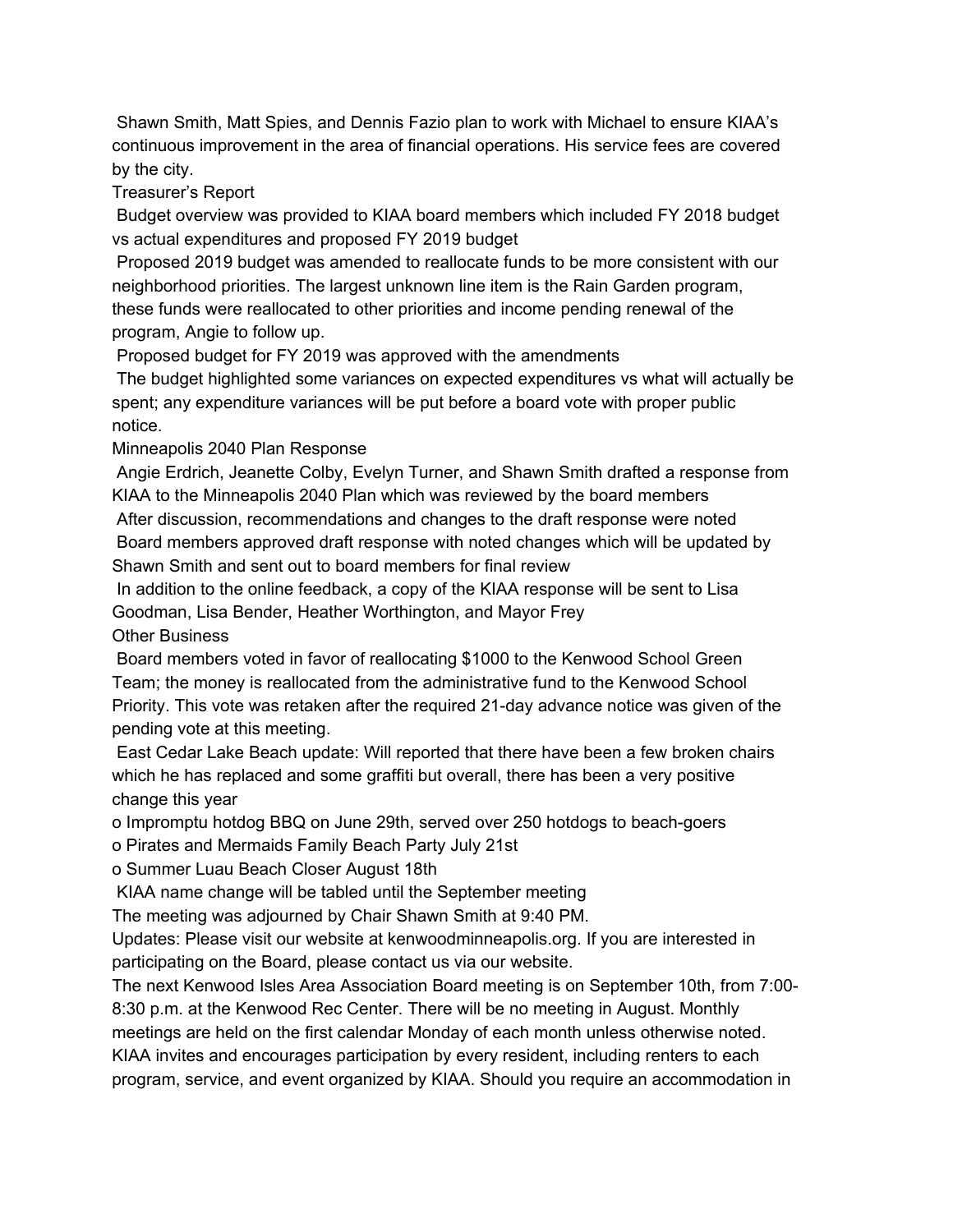order for you to fully participate, please let us know by contacting us at Kenwoodminneapolis.org

### **October 2018 Kenwood Neighborhood Organization (KNO) Meeting Minutes**

KNO Board met October 1, 2018, at the Kenwood Recreation Center.

Chair Shawn Smith called the meeting to order at 7:00 PM.

Directors present: Chair Shawn Smith, Secretary Amy Noble, Evelyn Turner, Jeremy Nichols, Angie Erdrich, Jack Levi, and Will Stensrud. Also present: Lisa Goodman (CM) and Lt. Calvin Noble (MPRB) and guest Matt Perry; Absent: Vice-Chair Jeanette Colby, Treasurer Matt Spies, Carl Goldstein, Mark Brown, Kyle Leier, and Amanda Vallone

An amendment to the agenda was made to correct the name from KIAA to KNO. The agenda was approved with the amendment by unanimous vote.

City Council Update –CM Lisa Goodman

Lunch with Lisa will be held on October 31st, topic is City Sustainability Initiatives with the city's new director, the lunch is held at the University of St Thomas, Opus Hall. September Lunch with Lisa had 60 attendees.

Minneapolis street sweeping will begin on October 22nd; please check the city's website at www.minneapolismn.gov/streetsweeping - you can put in your address and it will tell you when your street will be swept and there will be no parking signs posted on the streets as well; it takes 4 weeks to complete city-wide street sweeping

Letter of notice, Mark and Judy McClelland, 2032 Sheridan Ave S, kitchen remodel Minneapolis 2040 Plan update:

o 2 major changes were made to the original plan that affects the Kenwood neighborhood: 1) The Memorandum of Understanding for the Kenilworth corridor will return to park land instead of being designated as corridor 4 and 2) Franklin Ave to Penn Ave to 21st Street West is now designated as Interior 3 (prior corridor 4) with Interior 2 behind.

o Definitions:

Interior 2: The interior 2 district is typically applied in parts of the city that

Treasury Report – reported by Shawn Smith for Matt Spies

Reviewed expenditures, monies available, and budget allocations

Minneapolis 2040 – Shawn Smith

Shawn Smith will draft a response to the city regarding the 2040 plan and will submit to board members Evelyn Turner and Angie Erdrich for review; the draft will include an acknowledgement of the improvements made to the 2040 plan and will reiterate areas of continued concern to include the Shoreline Overlay District, environmental impacts of density, and the ability to combine lots to build larger units.

East Cedar Lake Beach Year End Report – Will Stensrud

Ideas for next season: some new ideas were discussed to include installing a better biking infrastructure to include bike racks, improve the area by providing better amenities such as recycling and trash cans, exploring the possibility of adding canoe racks and possibly incorporating a kayak share program. New sand improved the quality of the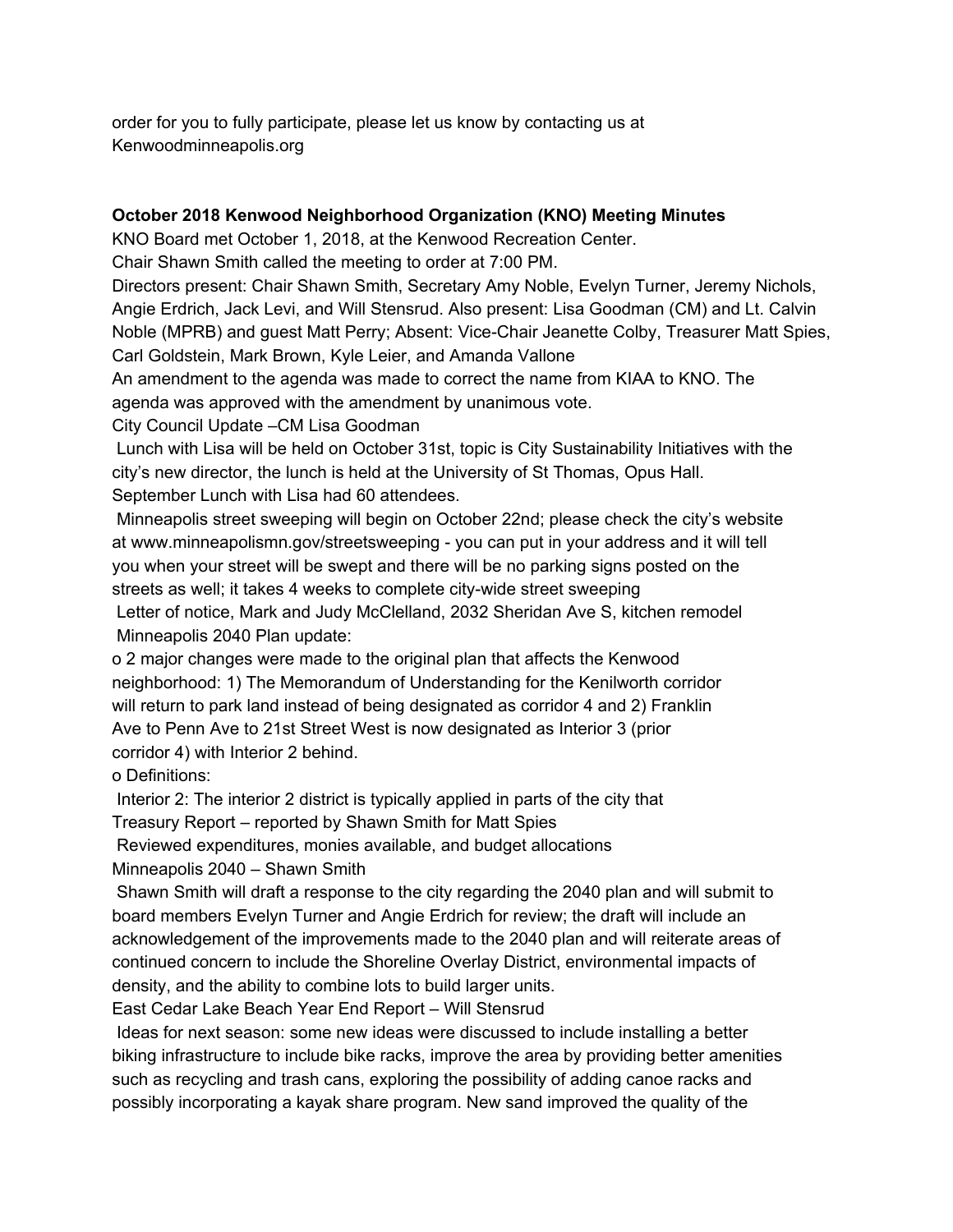beach and next year new sand will expand further to the north end of the beach. Plan is to continue to groom the hillside to incorporate a gathering space and performance area. Looking to expand beach events with music programming such as the Lake of the Isles chamber ensemble, jazz, etc. Will continue to discuss budget regarding police support and programming.

Park Police Recap of East Cedar Lake Beach 2018 Season– Lt Calvin Noble This past season, the total buy-back hours for Park Police totals \$4000 and will have a final calculation by the end of October; Lt Noble reviewed how officers are assigned to the beach and the implementation of training and mentoring of newer officers to ensure quality of service to include being out of vehicles, walking the beach, and communicating with beach visitors. The park police scheduled services for Wed – Sun and increased service time to 11 PM (previously years 10 PM). This ensured when the beach closed at 10 PM that patrons were leaving and not returning. This past season there were 108 reported offenses. Lt Noble recognized that advanced communication of beach events was a "win" and requested this continue next year so they could ensure adequate coverage during these times. The park commission is currently holding public hearings to address the role of the park police, budget could change based on the outcome which would affect future patrols at the beach. Shawn Smith made a statement in appreciation of the partnership with the Minneapolis park police and thanked them for their continued support and presence to ensure the beach is safe for all visitors.

#### Other Business

Matt Perry, a representative for Citizens for a Modern Minneapolis and Vote Yes on 1 Minneapolis spoke about the ballot initiative which reads: Remove Area and Spacing Requirements for Liquor Licenses - Shall the Minneapolis City Charter be amended to remove from the City Charter the area and spacing requirements pertaining to liquor licenses? He provided a historical context to the law which dates back to the era of prohibition, provided a map which indicated all the restaurants within the city limits that are currently unable to serve liquor, and the process for these restaurants to receive a liquor license. By voting yes on this ballot initiative, it removes the barrier of individual restaurants having to petition the state legislature and instead they just have to apply for a liquor license. In Kenwood, this affects The Kenwood restaurant. A motion was made to state that there is no objection by KNO on Vote Yes on 1 Minneapolis and Shawn Smith will send out information via email to the neighborhood and will also post information about this ballot initiative on NextDoor to inform voters. The motion was seconded and unanimously passed.

The meeting was adjourned by Chair Shawn Smith at 8:48 PM.

Action Between Meetings - All

Kenwood Neighborhood Organization Board Priorities 2017-2019

- Address Southwest Light Rail Issues
- Protect our Lakes/Parks/Environment
- East Cedar Lake Beach Safety
- Support Kenwood Rec Center, School, and Neighborhood Events
- Contract consultant to assist with communication/compliance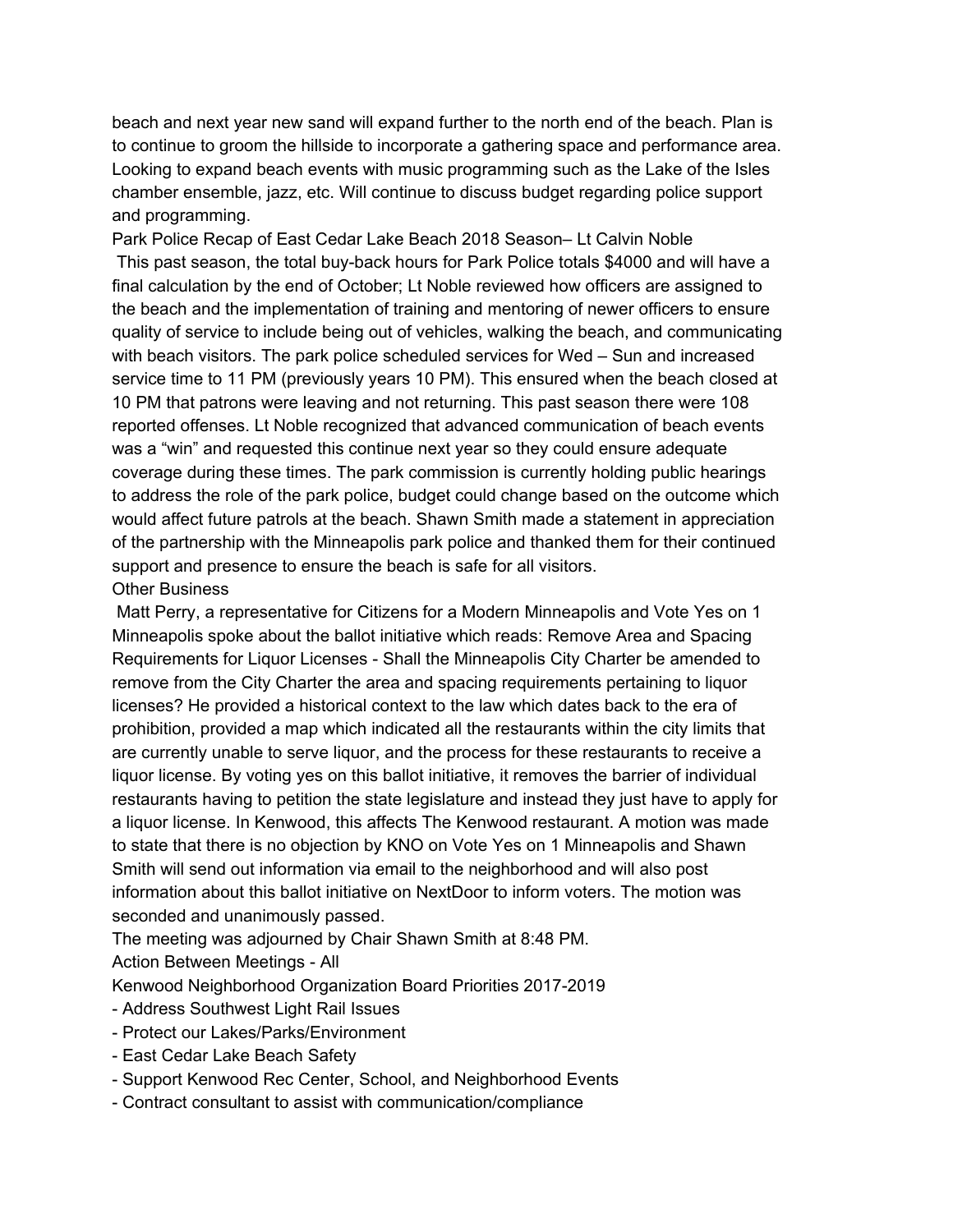Updates: Please visit our website at kenwoodminneapolis.org. If you are interested in participating on the Board, please contact us via our website.

The next Kenwood Neighborhood Organization (KNO) Board meeting is on November 5th, from 7:00-8:30 p.m. at the Kenwood Recreation Center. Monthly meetings are held on the first calendar Monday of each month unless otherwise noted. KNO invites and encourages participation by every resident, including renters to each program, service, and event organized by KNO. Should you require an accommodation in order for you to fully participate, please let us know by contacting us at kenwoodminneapolis.org

### **December 2018 Kenwood Neighborhood Organization (KNO) Meeting Minutes**

KNO Board met December 3, 2018, at the Kenwood Recreation Center.

Vice-Chair Jeanette Colby called the meeting to order at 7:01 PM.

Directors present: Vice-Chair Jeanette Colby, Secretary Amy Noble, Treasurer Matt Spies, and Will Stensrud; Also present: Lisa Goodman (CM), Amanda Vallone, and two neighbors. Absent: Chair Shawn Smith, Kyle Leier, Carl Goldstein, Mark Brown, Jack Levi, Angie Erdrich, Evelyn Turner, and Jeremy Nichols

City Council Update –CM Lisa Goodman

Later with Lisa will be on December 10th, 4:30 – 7:30 at the Normandy Inn in downtown Minneapolis; there will be a coat collection for the Central Lutheran's Coat Closet – needed are men's coats and clothes (suits, overcoats, nicer men's clothing preferred) The City of Minneapolis approved the expansion for the remodel at 2030/2032 Sheridan

Avenue; the request to build a garage at 2512 21st St W is pending

The City Council will vote on Minneapolis 2040 on December 7th; in response to KNO's letter to the City Council which outlined neighborhood concerns, some changes to the designations within the neighborhood have been recommended for the final plan:

o Franklin and W 21st Street designation will change from interior 3 to interior 2

o The parkland along the Kenilworth trail will retain the designation of "parkland" per the Memorandum of Understanding

o Lake of the Isles designation change will change from interior 2 to interior 1 o Larger lot sizes (40' or larger) cannot be combined

Minneapolis City Budget and Levy: a public hearing will be held prior to the final vote of adoption of the budget on December 5th

SWLRT – groundbreaking took place on November 30th; the Met Council and Hennepin County is now in charge of the construction and schedule; CM Goodman recommended asking KNO's representative on the Hennepin County board (Marion Greene) to ensure effective communication with the neighborhood.

Name Change Update – Amanda Vallone for Shawn Smith

Shawn submitted a name change request to the Secretary of State to revise articles of incorporation; next step will be to file federal correction. Goal will be to have this completed by the end of the year. City has advised that it is okay to use the new name (KNO) during this process.

Treasury Report – Matt Spies